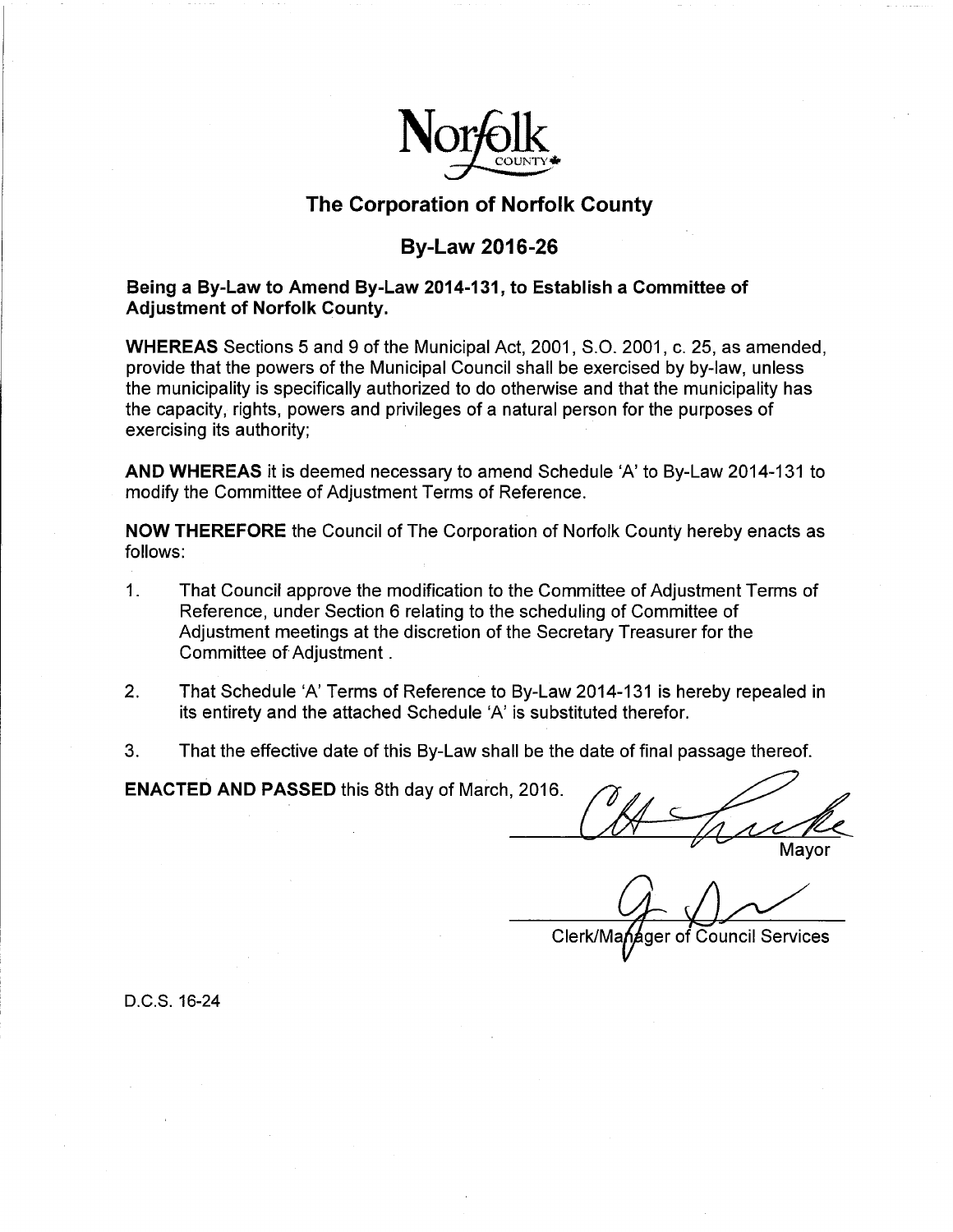



# COMMITTEE OF ADJUSTMENT TERMS OF REFERENCE

## 2016

# The Corporation of Norfolk County

**March 2016**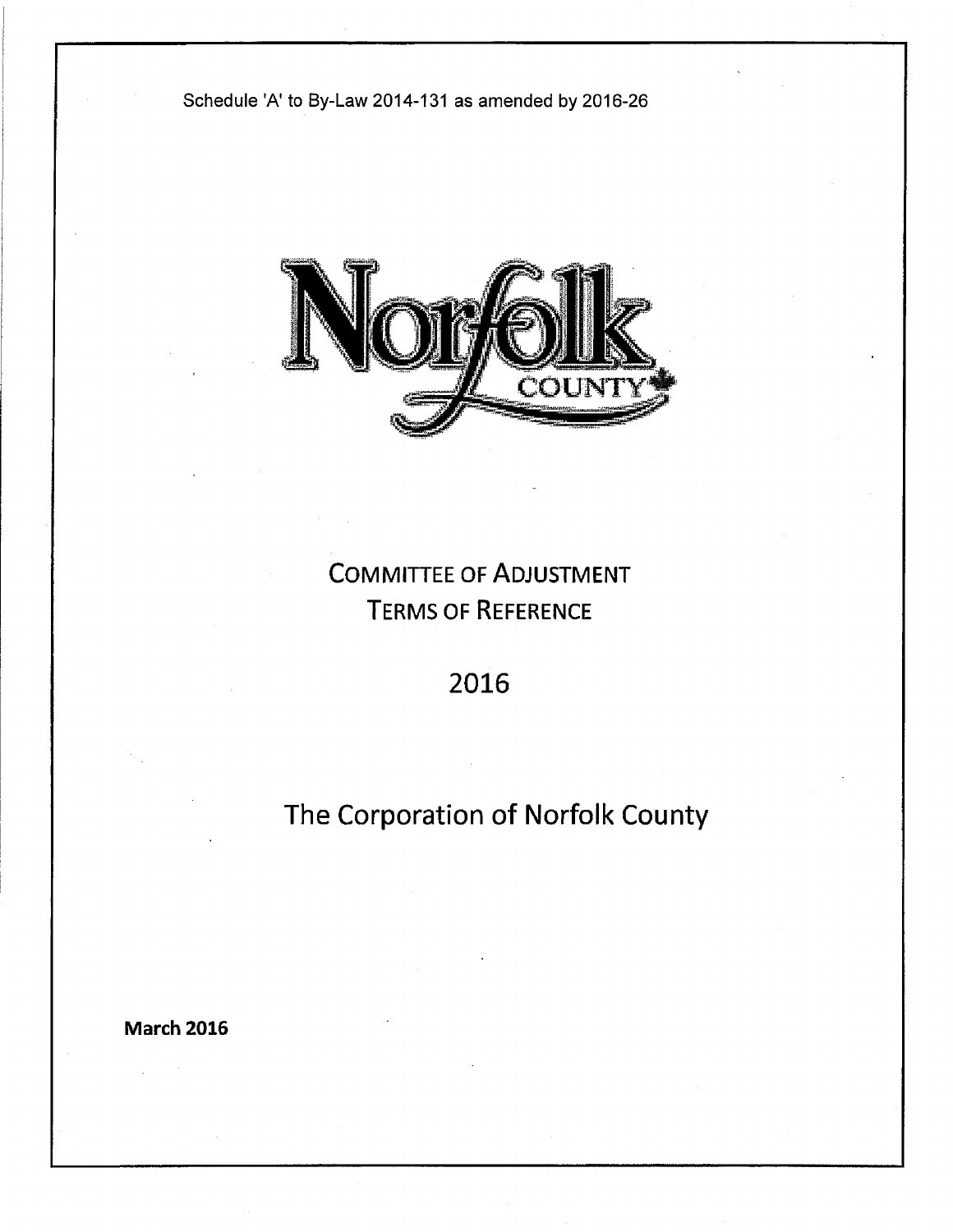Norfolk County

#### **1. DEFINITIONS**

a) **"COMMITTEE"** refers to a group of at least three individuals appointed to the Committee of Adjustment by By-law of the Council at the Corporation of Norfolk County pursuant to the provisions of the Planning Act, R.S.O., as amended C.P. 13 (Sec. 44(1)).

b) **"CHAIR"** refers to the chair of the Committee of Adjustment, Norfolk County, elected by members of the Committee at a regular meeting of the Committee; members may appoint another member to act as Acting Chair in his/her absence (Sec. 44 (7)).

c) **"MEMBER"** refers to an individual appointed by by-law of the Council of the Corporation of Norfolk County to the Committee of Adjustment (Sec. 44(1)).

d) **"TERM OF OFFICE"** refers to the length oftime a Committee of Adjustment member shall be in office; this term corresponds with the term served by the Council of the Corporation of Norfolk County {Sec. 44(3)).

e) **"SECRETARY-TREASURER"** refers to the Secretary-Treasurer ofthe Committee of Adjustment, Norfolk County, appointed by members of the Committee of Adjustment at a regular meeting of the Committee {Sec. 44(8)).

f) **"ASSISTANT SECRETARY-TREASURER"** refers to the Acting Secretary-Treasurer of the Committee of Adjustment, Norfolk County, appointed by members of the Committee of Adjustment at a regular meeting of the Committee and responsible for the duties of the Secretary-Treasurer in his/her absence and such further duties as assigned by the Committee of Adjustment.

g) **"PUBLIC HEARING"** hereinafter called "meeting(s)"; refers to the proceeding of the Committee of Adjustment as a whole. Committee meetings should be held within thirty days of receipt of the application and should be open to the public. The Committee may adjourn the hearing or reserve its decision (Sec. 45(6)).

h) **"APPLICATION"** refers to an application made under the Planning Act, R.S.O. 1990, C.P. 13, for minor variances {Sec. 45 (1, 2 and 3)), or an application for consent {Sec. 53(1)), or an application for validation of title {Sec. 57(1)).

i) **"REMUNERATION"** refers to the compensation paid to Committee of Adjustment members as per the Norfolk County By-law (Sec. 44(9)). Mileage shall also be paid to each member of the Committee of Adjustment as determined annually by Council.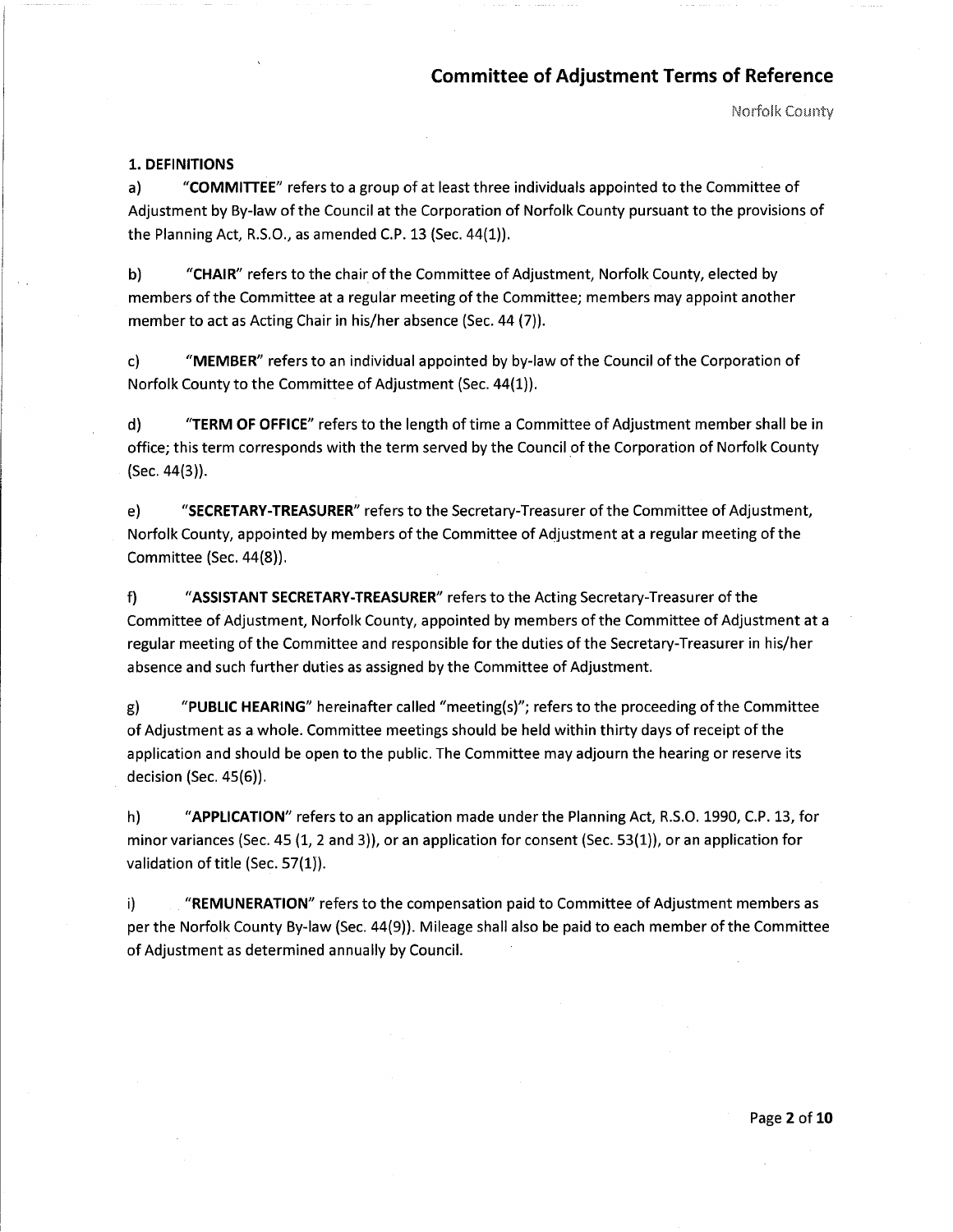Norfolk County

#### **2. MANDATE**

The Committee of Adjustment is a quasi-judicial body, operating independently from Council, which must comply with rules of procedures as prescribed in the Planning Act, R.5.0. *1990,* as amended and several regulations thereunder. The Committee of Adjustment is guided by applicable legislation, provincial policy, the Official Plan and appropriate zoning by-laws and codes.

The Committee of Adjustment is empowered to exercise their authority under Sections 44, 45 and 53 of the Planning Act R.S. 0. *1990.* 

Section 44 (1), authorizes the municipality to appoint a Committee of Adjustment provided the municipality has passed a by-law under Section 34, the Council of the Municipality may by by-law constitute and appoint a Committee of Adjustment for the Municipality composed of such persons not fewer than three.

Section 45 *{1}* of the Planning Act, R.5.0. *1990,* as amended identifies the powers of Committee, including the power to authorize such minor variances in respect of the land, building or structure or the use thereof, provided it is the opinion of the committee that the variance is desirable for the appropriate development or use of the land, building or structure, and that the general intent and purpose of the by-law and of the official plan are maintained.

Section 54 (5), authorizes the Council of a single tier municipality to delegate authority to give consent under Section 53 to a Committee of Adjustment pursuant to Subsection 45 (2).

Committee of Adjustment members consider minor variances from the Zoning By-law and determine the viability of applications for consent {land division). These decisions are made by:

- Reviewing, in the case of minor variances, the four tests as laid out in the Planning Act as:
	- o Being minor in nature;
	- $\circ$  Being desirable for the appropriate development of use of the land, building or structure;
	- o Maintaining the general intent and purpose of the zoning by-law; and
	- o Maintaining the general intent and purpose of the official plan;
- Having regard, in the case of consents, to matters under Section 51 (24) of the Planning Act;
- Reviewing Council decisions and by adhering to the Official Plan policies and any other applicable municipal or provincial policy; and
- Being consistent with the Provincial Policy Statement and matters of provincial interest.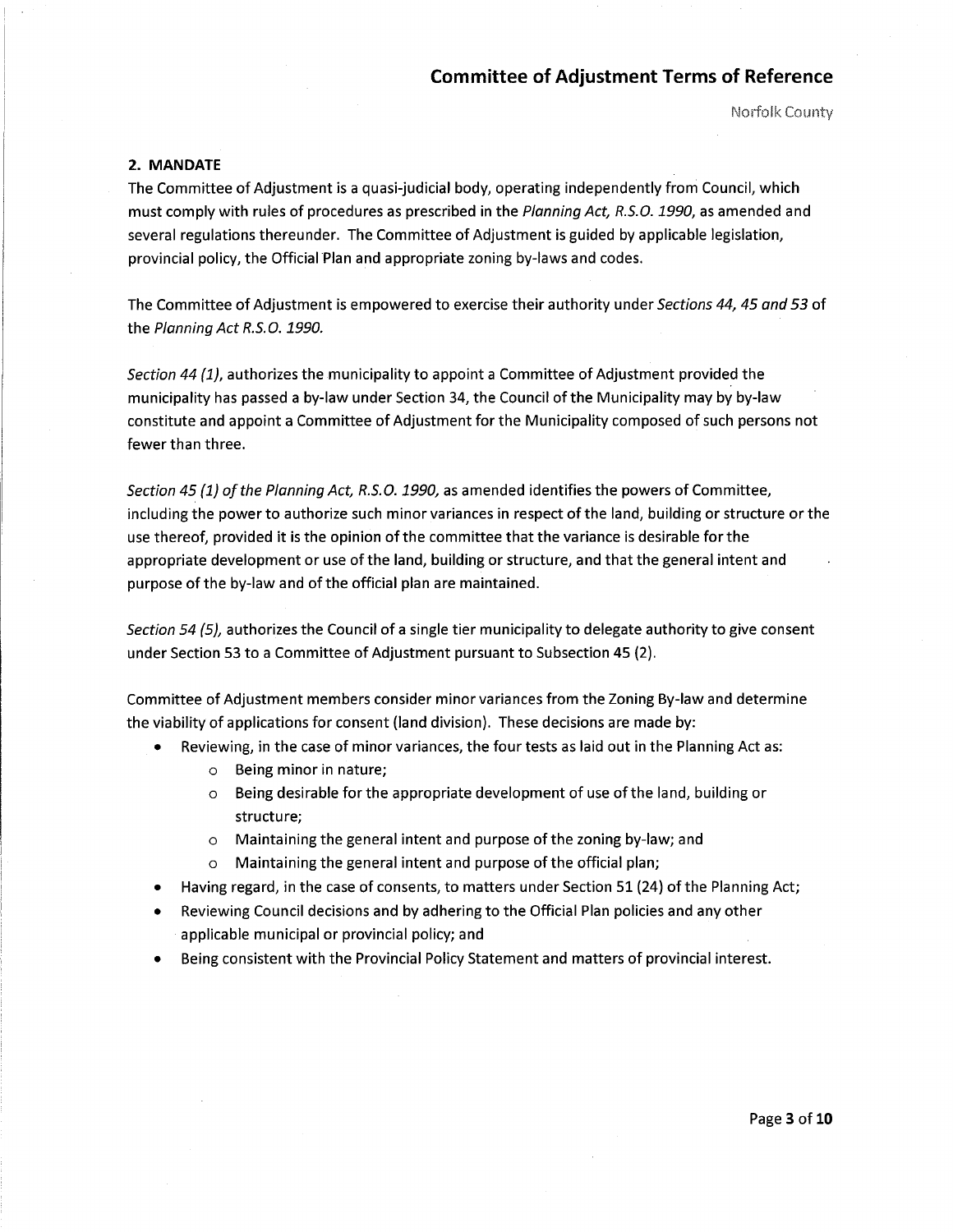Norfolk County

#### **3. COMPOSITION OF THE COMMITTEE OF ADJUSTMENT**

The Committee of Adjustment is composed of seven appointed representatives, preferably one qualified member from each Ward when one is available.

A Committee of Adjustment member should preferably not serve more than two consecutive terms (a total of eight years) on the Committee of Adjustment.

Appointments to the Committee of Adjustment shall be based upon the following criteria:

- Resident of Norfolk County/ presence and longevity in the community;
- Distribution of residency: while not all Wards may be represented, the membership should be fairly well balanced in terms of place of residency throughout the County;
- Demonstrated background and knowledge related to the function of the Committee of Adjustment;
- Knowledge and understanding of the land use planning process including minor variance and consent process;
- Balance between rural, urban and lakeshore interests;
- Balance between age, gender and ethnicity is preferable as part of the Committee as a whole;
- Ensuring a balance between experience and new membership;
- Be objective, possess relevant education component or equivalent experience and have strong analytical skills in order to fully consider all information provided;
- **Excellent communication skills;**
- Reason for wanting to serve on the Committee;
- Be available and able to conduct site inspections on subject properties;
- Be organized, available and committed to attend all Committee meetings; and
- Ability to commit the time for servicing on the Committee.

The Committee of Adjustment at its inaugural meetings shall appoint from its members a Chair and when the Chair is absent through illness or otherwise, the Committee shall appoint another member as Acting Chair.

#### **4. TERMS OF APPOINTMENT**

Appointed Committee of Adjustment members are appointed for a four year term which runs concurrently with the term of office of the Council of Norfolk County.

#### **5. ROLE OF COMMITTEE OF ADJUSTMENT MEMBERS**

Committee of Adjustment members are responsible to conduct a site visit to the respective property if necessary prior to the Committee of Adjustment meetings date. During the meeting, members listen to the planning evidence being presented by Norfolk County Planning staff, the agent/applicant's presentation and also have the opportunity to ask questions should any outstanding information still remain. Once all the information is presented, each member votes on the proposal.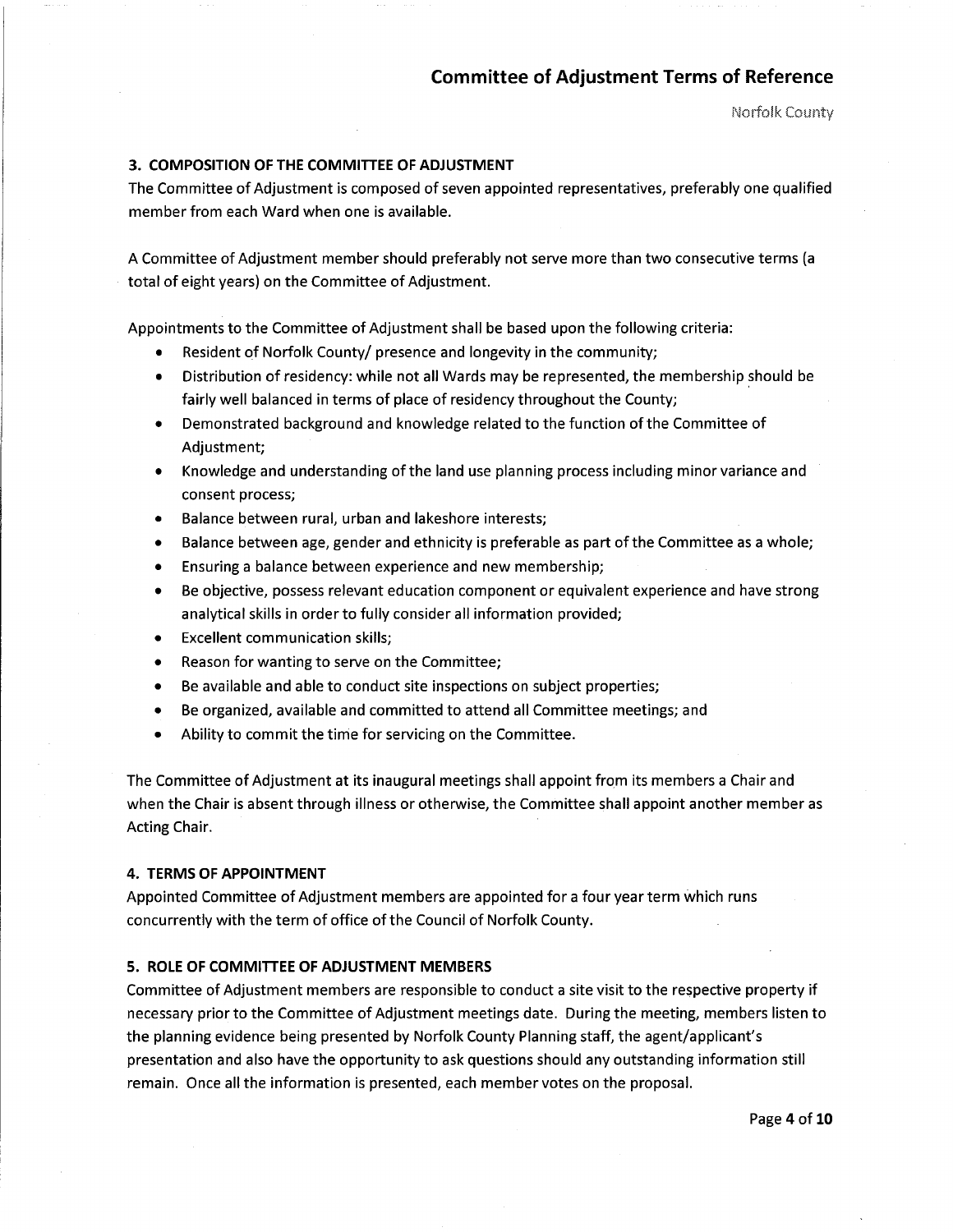Norfo!k County

#### **6. LOCATION, CALENDAR DATE AND TIME OF MEETINGS**

All meetings of the Committee shall be heard in Norfolk County Council Chambers, unless alternate public meeting room arrangements have been made.

The room assigned for the Committee of Adjustment meetings shall be identified on the Notice of Hearing for Minor Variance and Consent applications that is circulated by the Secretary-Treasurer or designate of the Committee. Should alternate arrangements be required after the Notice of Hearing has been issued and time does not allow for re-notification by mail, a sign shall be posted at the original meeting room location indicating the alternate meeting room arrangement.

All meetings will be scheduled on the third Wednesday of each month. The meetings will begin at 5:00 PM and close no later than 8:00 PM, unless a time extension is approved by the Committee.

At the discretion of Secretary Treasurer for the Committee of Adjustment all Committee of Adjustment meetings shall be scheduled in half hour time increments, with a maximum of six applications to be heard in a half hour timeslot. This will allow a maximum of thirty-six applications to be heard at one Committee of Adjustment meeting. A break between half hour increments is recommended if appropriate. The scheduling of applications will be at the discretion of the Chair and/or Secretary Treasurer.

#### **7. CALL OF MEETINGS**

All meetings of the Committee of Adjustment, pursuant to Section 238{2} of the Municipal Act, *R.5.0.* 2001, c. 25, as amended, shall be called by the Chair of the Committee. In consultation with the Chair, the Secretary-Treasurer may cancel or reschedule a meeting.

The Chairman will ask if any Member of the Committee wishes to declare a pecuniary interest. This must be noted in the meeting minutes.

#### **8. DISCLOSURE OF PECUNIARY INTEREST**

If a Committee of Adjustment member has a pecuniary interest, direct or indirect, in any matter in which the Committee is concerned and is, or will be present at a meeting at any time at which the matter is the subject of consideration, the member:

- a) Shall, before any consideration of the matter, at the meeting verbally disclose the interest and its general nature.
- b) Shall not, at any time take part in the discussion of, or vote on, any question in respect to the matter; and
- c) Shall leave the meeting and remain absent from it at any time during consideration of the matter.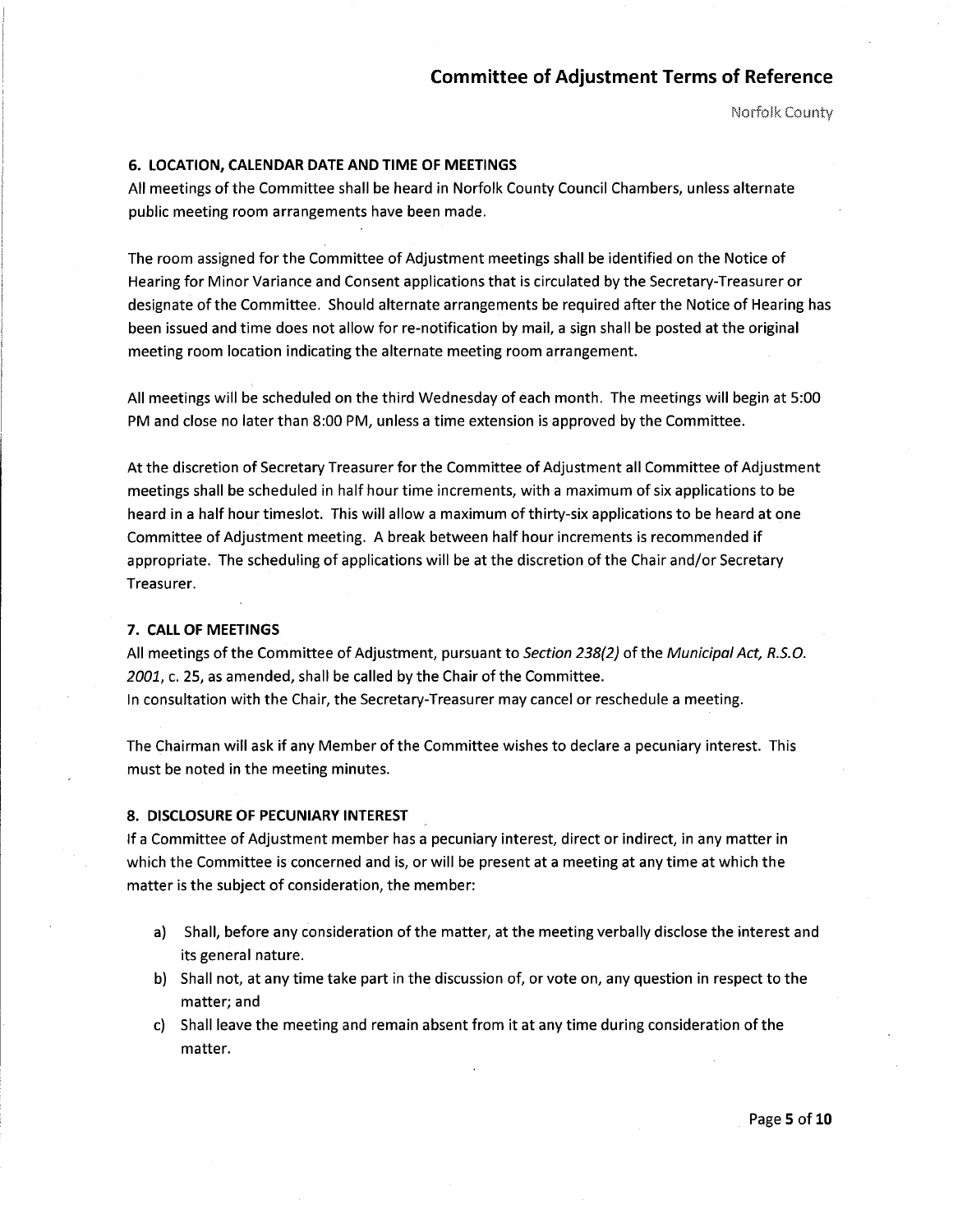Norfo!k County

If a Member is not present and has any pecuniary interest, he/she shall disclose his/her interest at the next meeting in attendance.

#### **9. REMUNERATION PAID TO COMMITIEE OF ADJUSTMENT MEMBERS**

The members of the Committee of Adjustment for The Corporation of Norfolk County so appointed shall receive remuneration as the Council may provide for the exercise of their respective duties and responsibilities.

Mileage for site inspections shall be paid to each member of the Committee of Adjustment as determined annually by Council, however mileage to and from regular scheduled meetings is not eligible.

Mileage to pick up Committee of Adjustment packages will not be paid to members ofthe Committee of Adjustment. Members have the option of picking up their packages or receiving packages via courier. A form will be distributed at the beginning of each term asking members to sign to their decision with the understanding that they have the option to change their method of receiving their packages at any time.

#### **10. QUORUM**

Three members shall be deemed to constitute Quorum as per Section 44 (5) of the Planning Act.

If no quorum is present thirty (30) minutes after the time appointed for a meeting, the Chair of the meeting or the Secretary-Treasurer may discharge the members present and may cancel or reschedule the meeting.

The Chair shall be counted in determining quorum and shall be entitled to all the rights of a member on the Committee, including voting.

#### **11. VOTING OF MEMBERS**

Every Committee of Adjustment member, including the Chair, who is present at a Committee Meeting when a question is put shall vote thereon, except where he/she is disqualified to vote by reason of a pecuniary interest or is absent from the meeting when the question is put.

Every Committee member who is not disqualified from voting by reasons of a declared pecuniary interest shall be deemed to be voting against the motion if he/she declines or abstains from voting.

#### **12. CONDUCT OF MEETINGS**

a) The meeting shall be called to order by the Chair. The meeting shall commence at the time given in the Notice of Hearing and will continue until a motion is passed to adjourn the meeting.

b) The Chair shall ask the Committee of Adjustment Members to declare any pecuniary interests that they may have in applications before the Committee, and the provisions of the Municipal Conflict of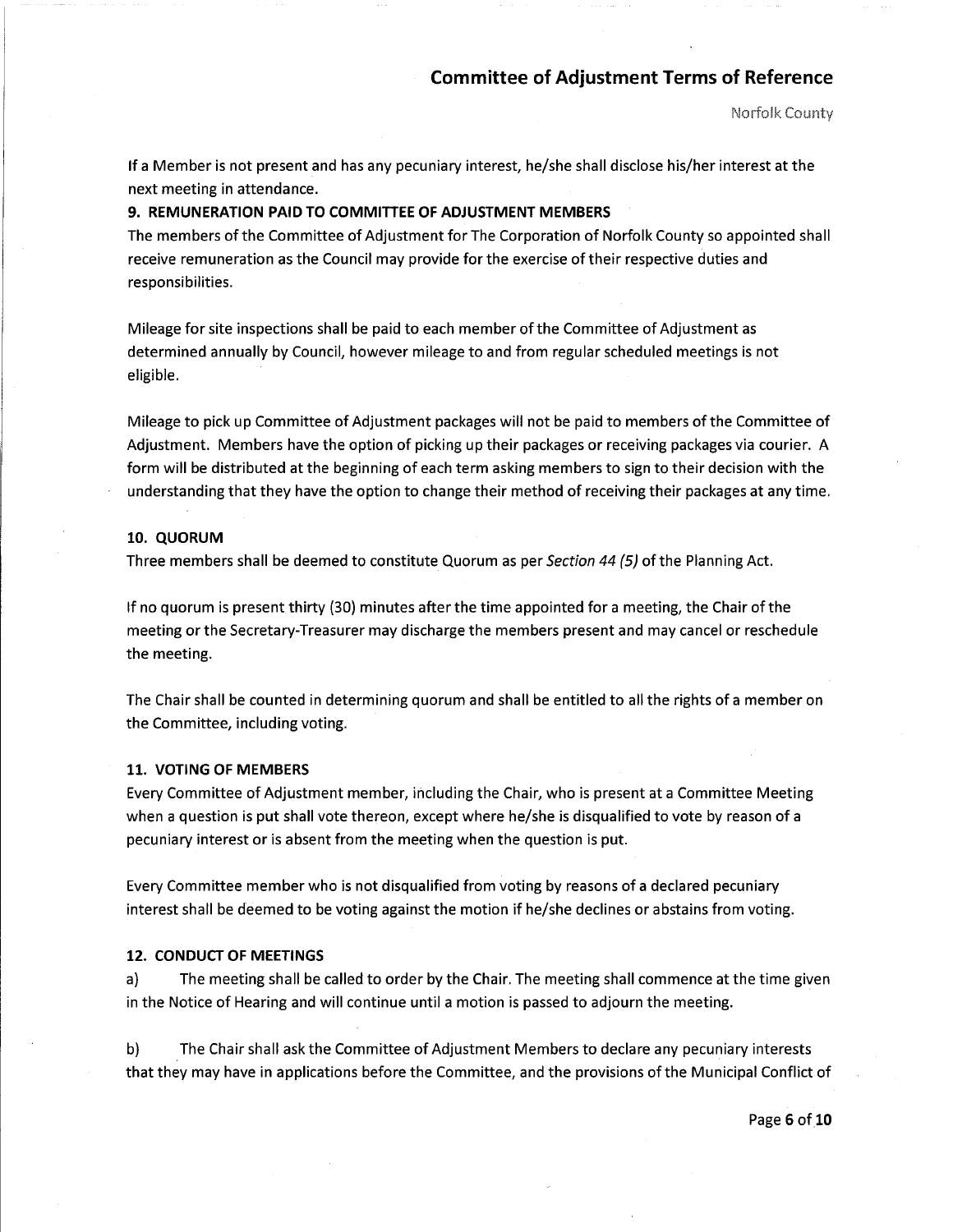Norfolk County

Interest Act shall apply. If an interest is declared, it is suggested that the member leave the meeting room for the duration of the hearing of the application and until a motion is carried.

c) Decisions are to be made by those members present at all hearings regarding the application. The Secretary-Treasurer will inform members of the Committee via the meeting agenda whether he/she was absent when the application was first heard. This rule does not apply if the application was deferred at the applicant/agent's request provided no formal discussion took place.

d) All meetings shall be open to the public and no person shall be excluded except for improper conduct, except as indicated in part (e) hereunder.

e) Meetings shall be closed only in the manner and circumstances identified by the Municipal Act.

f) As indicated on the notice of hearing, the Committee can choose to defer an application if the applicant and/or agent are absent from the meeting.

g) The Chair shall also call for any requests for deferral of an application or for any request for withdrawal of an application.

h) All requests for deferrals of the hearing of an application to a later meeting as noted above must be for reasonable cause.

i) The Chair of the meeting shall ask the applicant, authorized agent or the applicant's representative to introduce themselves.

j) The Chair of the meeting shall invite anyone else having an interest/concern, with respect to the application to come forward and introduce themselves.

k) The Planner will present the application to the Committee of Adjustment, including his/her recommendation.

I) The Committee shall give the applicant, authorized agent or the applicant's representative opportunity to respond to any comments received from commenting agencies or interested parties.

m) The Committee members, through the Chair, may ask questions of the applicant, agent, Planning staff, or those parties expressing an interest or concern.

n) After having considered the issues raised by the applicant, authorized agent, applicant's representative, any respondents and the evidence heard at the meeting by the Committee, the Chair shall ask the members of the Committee for a motion with respect to the disposition of the application. The Chair of the meeting upon receipt of a motion from the Committee member shall ask for a seconder

Page **7** of **10**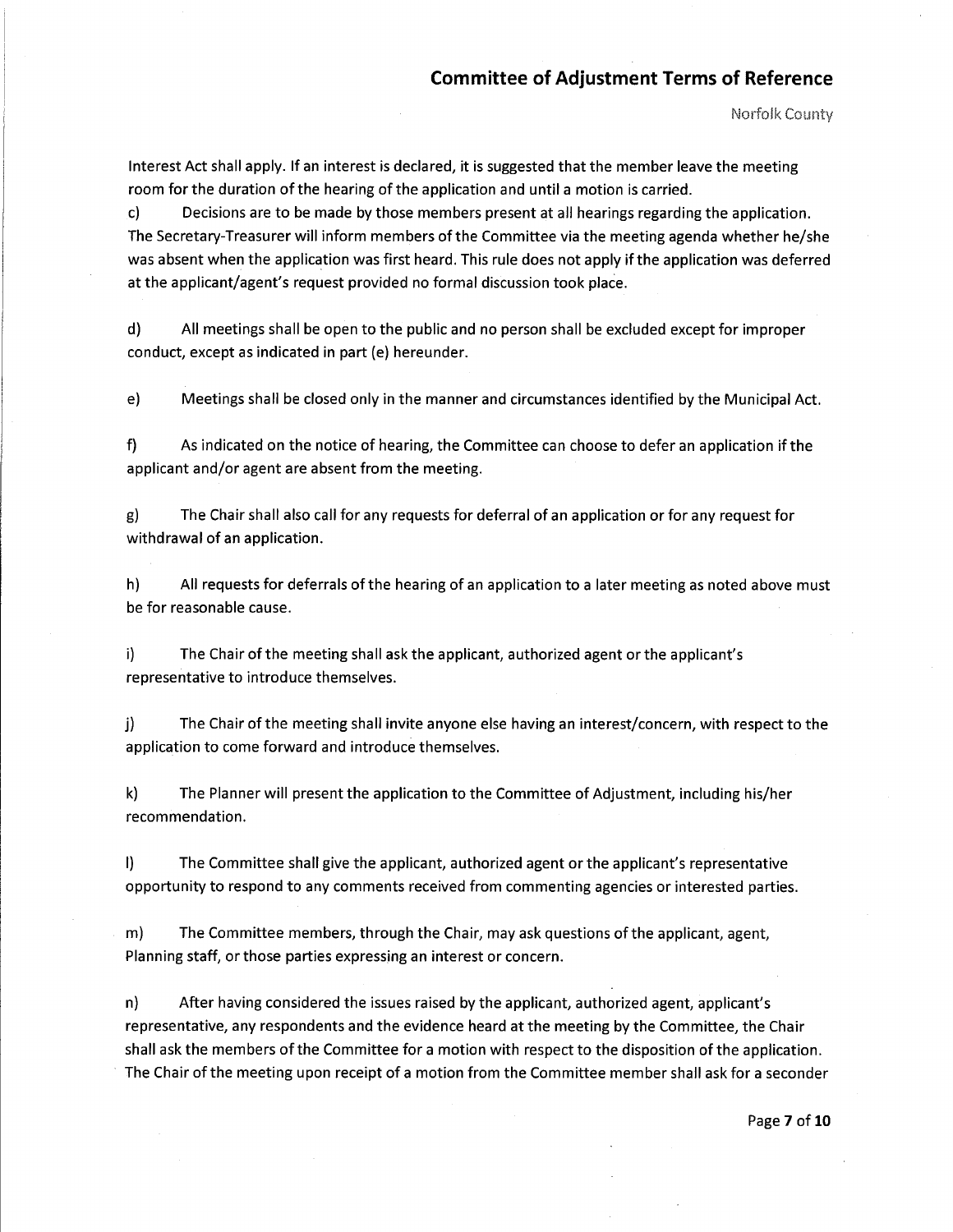Norfo!k County

to the motion. The Chair of the meeting shall call for a vote by the Committee on the motion and the Chair shall announce whether the motion is carried or defeated. A defeated motion is not a decision. A new motion should then be presented until one is carried by a majority of the members. The chair shall announce at the meeting, the decision of the Committee.

o) Committee members may ask the Secretary-Treasurer for any assistance they require related to the matters at hand.

p) Committee members concurring with the decision of the Committee shall sign the decision at the meeting. Should the Committee's decision differ from the recommendation made by Planning Staff, Committee shall provide their written reason on the decision.

q) The conduct of the meetings and members, with respect to matters not specifically addressed, shall be in accordance with the Statutory Powers Procedure Act R.S.O. 1990, CS. 22 as amended, the Municipal Conflict of Interest Act R.S.O. 1990, C.M 50 as amended and The Municipal Act 2001, S.O. as amended. Conduct not covered by these acts will be in accordance with Robert's Rules of Order.

#### 13. ACCESS TO MEETINGS - CLOSED MEETING PROVISIONS

Except as provided in this section, all meetings shall be open to the public and the media and Committee of Adjustment Minutes shall be available upon request. The Chair may expel any person for improper conduct at a Meeting. A meeting may be closed to the public if the subject matter being considered is: a) the security of the property of the municipality or local board;

b) personal matters about an identifiable individual, including municipal employees or local board members;

c) a proposed or pending acquisition or disposition of land by the municipality or local board;

d) labour relations or employee negotiations;

 $\sim$ 

e) litigation or potential litigation, including matters before administrative tribunals, affecting the municipality.

f) the receiving of advice that is subject to solicitor-client privilege; including communications necessary for that purpose;

g) a matter in respect of which the board or committee may hold a closed meeting under the authority of another Act.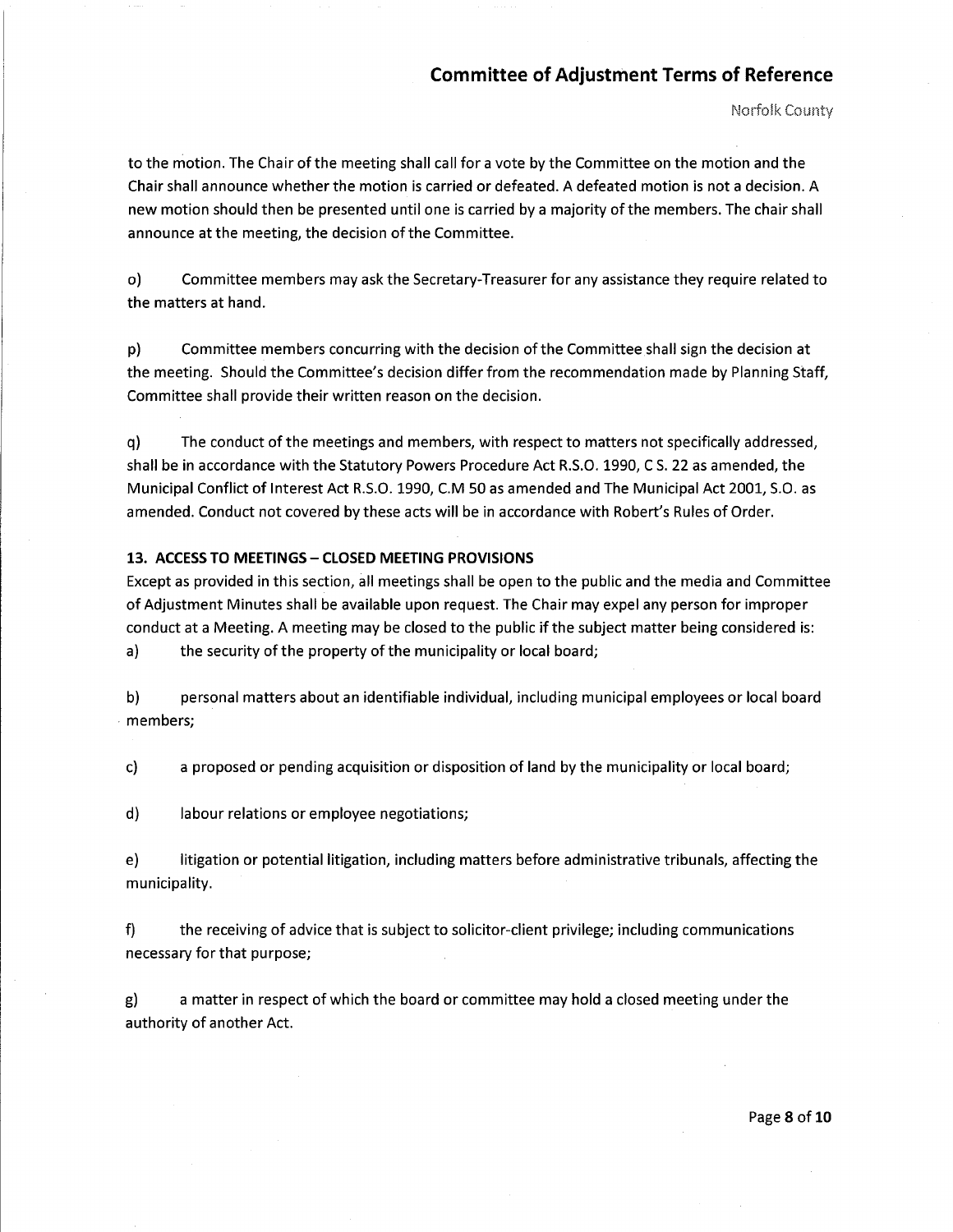h) for the purpose of educating or training the members, subject to the condition that no member discusses or otherwise deals with any matter in a way that materially advances the business or decision making of the Committee.

Before holding a Meeting or part of a Meeting that is to be closed to the public, the Committee shall state by Resolution:

a) the fact of the holding of the Closed Meeting;

b) the general nature of the matter to be considered at the Closed Meeting.

c) in the case of a meeting for educational or training purposes, that it is closed for that purpose as well.

All deliberations while in Closed Session shall remain confidential unless otherwise approved by Committee in Open Session. The Secretary-Treasurer shall record all Minutes of Closed Session without note or comment. These Minutes shall remain confidential.

#### **14. PROVISION FOR ACCESSIBILITY AND DIVERSITY**

Adequate provision shall be made by the Chair of the Committee of Adjustment and relevant staff to ensure that meeting locations, agenda and minute formats, communications and conduct of meetings be accessible, to ensure maximum participation and quality customer service. Reference may be made to the provisions of the Ontarians with Disabilities Act, and similar legislation, policies and guidelines.

#### **15. NOTICE**

The notice of an application to be considered at a meeting shall be given in a manner that the Committee of Adjustment deems appropriate, in accordance with the provisions of the Planning Act, as amended, and any regulations passed there under, together with the Notice requirements contained in the conditions of delegation of the consent granting authority form the Corporation of Norfolk County.

#### **16. APPLICATION INFORMATION**

A planning staff report including a recommendation for approval, approval with conditions, refusal or deferral shall be authored by a Planner and provided from the Secretary-Treasurer one week prior to the hearing to the Committee members, applicants, authorized agents, applicants representatives and anyone having an interest in an application. If the recommendation is subject to conditions, recommended conditions are to be included in the report. Committee members will receive his/her copy of the report in their applicable agenda packages.

#### **17. DEFERRALS**

1. As indicated above, Committee may pass a motion to defer an application for any of the following reasons:

a) At the request of the applicant and/or agent;

b) If the applicant and/or agent are absent from the meeting;